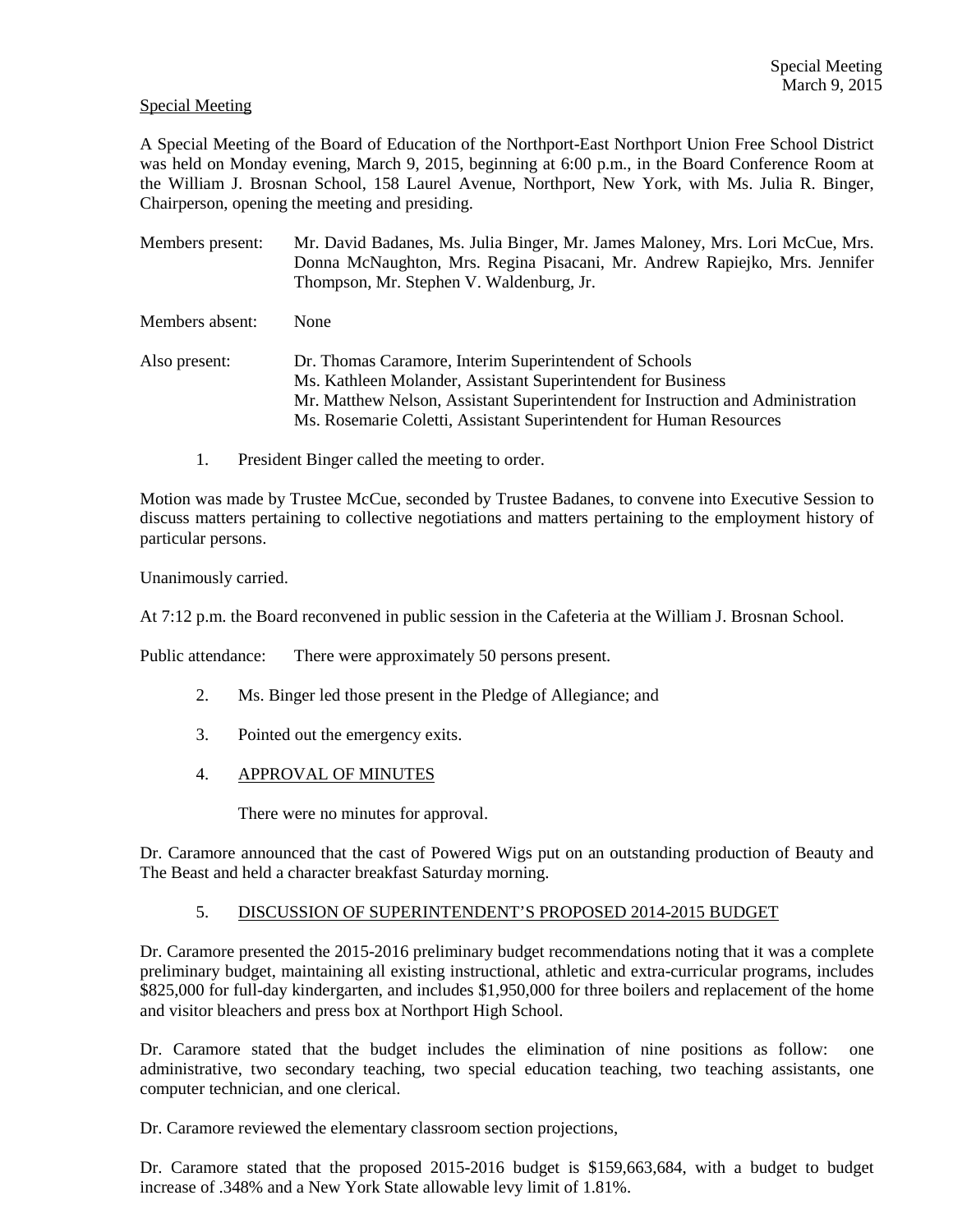| <b>Function Code</b> | Description                                        |
|----------------------|----------------------------------------------------|
| 1010                 | <b>Board of Education</b>                          |
| 1060                 | <b>District Meeting</b>                            |
| 1240                 | <b>Chief School Administrator</b>                  |
| 1310                 | Accounting                                         |
| 1311                 | <b>Business Administration</b>                     |
| 1320                 | Auditing                                           |
| 1325                 | Treasurer                                          |
| 1345                 | Purchasing                                         |
| 1420                 | Legal                                              |
| 1430                 | <b>Human Resources</b>                             |
| 1480                 | <b>Public Information and Services</b>             |
| 1620                 | <b>Operation of Plant</b>                          |
| 1621                 | Maintenance of Plant                               |
| 1660                 | Central Warehouse                                  |
| 1670                 | <b>Central Printing and Mailing</b>                |
| 1680                 | <b>Central Data Processing</b>                     |
| 1910                 | Insurance                                          |
| 1920                 | <b>School Association Dues</b>                     |
| 1930                 | <b>Judgment and Claims</b>                         |
| 1981                 | <b>BOCES</b> Administrative Costs                  |
| 2010                 | <b>Curriculum Development and Supervision</b>      |
| 2020                 | Supervision – Regular School                       |
| 2040                 | Supervision - Special School                       |
| 2060                 | Research, Planning and Evaluation                  |
| 2070                 | In-Service Training - Instruction                  |
| 2110                 | Teaching - Regular School                          |
| 2250                 | Programs for Students with Disabilities            |
| 2280                 | Occupational Education                             |
| 2310                 | <b>Continuing Education School</b>                 |
| 2320                 | <b>Summer School</b>                               |
| 2610                 | School Library and Audio Visual                    |
| 2630                 | <b>Computer Assisted Instruction</b>               |
| 2810                 | Guidance                                           |
| 2815                 | <b>Health Services</b>                             |
| 2822                 | <b>Education Related Support Services</b>          |
| 2825                 | <b>Social Work Services</b>                        |
| 2850                 | <b>Co-Curricular Activities</b>                    |
| 2855                 | <b>Interscholastic Athletics</b>                   |
| 5510                 | <b>District Operated Transportation</b>            |
| 5540                 | <b>Contract Transportation</b>                     |
| 7140                 | <b>Community Recreation</b>                        |
| 8060                 | Community - Civic Activities                       |
| 9710                 | Serial Bonds - Public Library                      |
| 9711                 | Serial Bonds - School Construction                 |
| 9760                 | <b>Tax Anticipation Notes</b>                      |
| 9785                 | <b>Installment Purchase Debt</b>                   |
| 9901                 | Transfer to Special Aid Fund and School Lunch Fund |
| 9950                 | <b>Transfer to Capital Projects Fund</b>           |

The Board reviewed the following budget function codes: